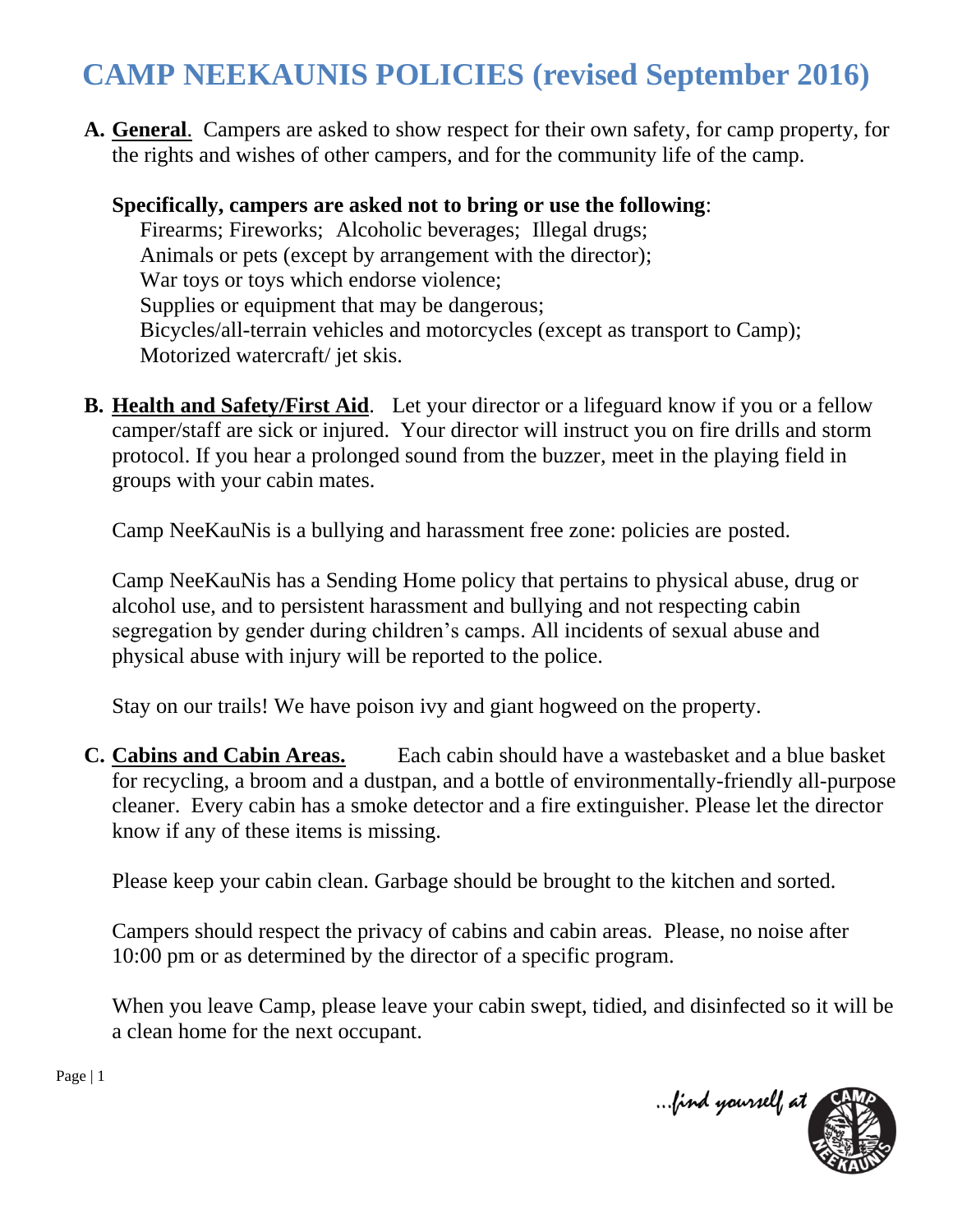**D.** Camp Property. Do not deface camp property with graffiti: you or your parents will be asked to provide the paint, materials and labour to restore the property. In most cabins there are hexagonal boards mounted on the walls specifically for campers to sign their names etc.

Do not remove bark or otherwise damage trees, shrubs, etc. Camp is part of the Managed Forest Plan: please refrain from walking off-trail or climbing banks and cliffs.

Dispose of refuse in garbage cans, compost container or blue recycling boxes, as appropriate. Recycling boxes are in the kitchen and in the shed between the Swan and Nelson-Hall.

- **E. Smoking.** Smoking is permitted only at the Fire Pit. Cigarette butts, matches, etc., must be disposed in fireproof containers. Empty them in the green bin when cooled. Tobacco can be poisonous when ingested by children and small animals.
- **F. Meals and Kitchen.** Meal times are set by the director and cook. They are approximately: breakfast - 8:30, lunch - 12:15, supper - 6:00. Campers share the kitchen and dining room duties, and meal team schedules are posted. Please report fifteen minutes before meal time, or at the time of the buzzer.

All meals are preceded by a silent grace. A daily reading will be given during breakfast.

Campers should remain at table until announcements have been made and mealtime is completed.

Food wastage is strongly discouraged. Please speak with the cook or director if you have problems with meals.

**G. Program**. Campers are asked to be present and on time for meals, meeting for worship and activities. It is expected that you stay for the entire program, unless other arrangements are needed.

The director or designate (head cook, lifeguard) must know if you and your child leave the building area. Children should not leave the building area except with a parent/guardian.